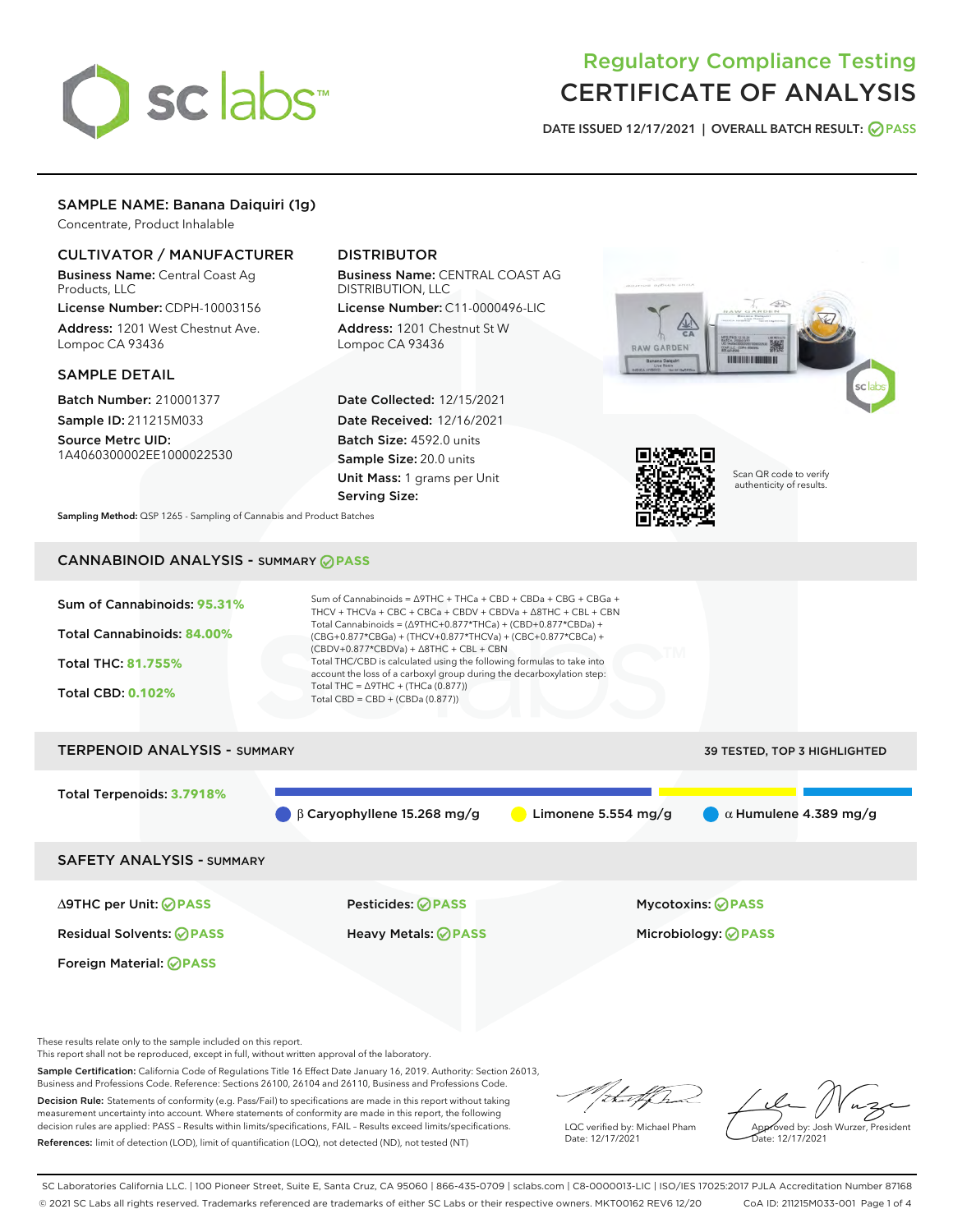

Terpene analysis utilizing gas chromatography-flame ionization detection (GC-

MEASUREMENT



BANANA DAIQUIRI (1G) | DATE ISSUED 12/17/2021 | OVERALL BATCH RESULT: **O PASS** 

TERPENOID TEST RESULTS - 12/17/2021

FID). **Method:** QSP 1192 - Analysis of Terpenoids by GC-FID

## CANNABINOID TEST RESULTS - 12/17/2021 2 PASS

Tested by high-performance liquid chromatography with diode-array detection (HPLC-DAD). **Method:** QSP 1157 - Analysis of Cannabinoids by HPLC-DAD

#### TOTAL CANNABINOIDS: **84.00%**

Total Cannabinoids (Total THC) + (Total CBD) + (Total CBG) + (Total THCV) + (Total CBC) + (Total CBDV) + ∆8THC + CBL + CBN

TOTAL THC: **81.755%** Total THC (∆9THC+0.877\*THCa)

TOTAL CBD: **0.102%**

Total CBD (CBD+0.877\*CBDa)

TOTAL CBG: 0.91% Total CBG (CBG+0.877\*CBGa)

TOTAL THCV: 0.366% Total THCV (THCV+0.877\*THCVa)

TOTAL CBC: 0.87% Total CBC (CBC+0.877\*CBCa)

TOTAL CBDV: ND Total CBDV (CBDV+0.877\*CBDVa)

| <b>COMPOUND</b> | LOD/LOQ<br>(mg/g)          | <b>MEASUREMENT</b><br><b>UNCERTAINTY</b><br>(mg/g) | <b>RESULT</b><br>(mg/g) | <b>RESULT</b><br>(%) |
|-----------------|----------------------------|----------------------------------------------------|-------------------------|----------------------|
| <b>THCa</b>     | 0.05/0.14                  | ±23.011                                            | 895.37                  | 89.537               |
| <b>A9THC</b>    | 0.06 / 0.26                | ±1.111                                             | 32.31                   | 3.231                |
| <b>CBGa</b>     | 0.1/0.2                    | ±0.50                                              | 9.5                     | 0.95                 |
| <b>CBCa</b>     | 0.07 / 0.28                | ±0.445                                             | 9.10                    | 0.910                |
| <b>THCVa</b>    | 0.07/0.20                  | ±0.199                                             | 4.17                    | 0.417                |
| <b>CBDa</b>     | 0.02/0.19                  | ±0.034                                             | 1.16                    | 0.116                |
| <b>CBG</b>      | 0.06/0.19                  | ±0.032                                             | 0.81                    | 0.081                |
| <b>CBC</b>      | 0.2 / 0.5                  | ±0.02                                              | 0.7                     | 0.07                 |
| A8THC           | 0.1/0.4                    | N/A                                                | <b>ND</b>               | <b>ND</b>            |
| <b>THCV</b>     | 0.1/0.2                    | N/A                                                | <b>ND</b>               | <b>ND</b>            |
| <b>CBD</b>      | 0.07/0.29                  | N/A                                                | <b>ND</b>               | <b>ND</b>            |
| <b>CBDV</b>     | 0.04 / 0.15                | N/A                                                | <b>ND</b>               | <b>ND</b>            |
| <b>CBDVa</b>    | 0.03/0.53                  | N/A                                                | <b>ND</b>               | <b>ND</b>            |
| <b>CBL</b>      | 0.06 / 0.24                | N/A                                                | <b>ND</b>               | <b>ND</b>            |
| <b>CBN</b>      | 0.1 / 0.3                  | N/A                                                | <b>ND</b>               | <b>ND</b>            |
|                 | <b>SUM OF CANNABINOIDS</b> |                                                    | 953.1 mg/g              | 95.31%               |

#### **UNIT MASS: 1 grams per Unit**

| ∆9THC per Unit                        | 1120 per-package limit | 32.31 mg/unit  | <b>PASS</b> |
|---------------------------------------|------------------------|----------------|-------------|
| <b>Total THC per Unit</b>             |                        | 817.55 mg/unit |             |
| <b>CBD per Unit</b>                   |                        | <b>ND</b>      |             |
| <b>Total CBD per Unit</b>             |                        | $1.02$ mg/unit |             |
| Sum of Cannabinoids<br>per Unit       |                        | 953.1 mg/unit  |             |
| <b>Total Cannabinoids</b><br>per Unit |                        | 840.0 mg/unit  |             |

| <b>COMPOUND</b>         | LOD/LOQ<br>(mg/g)    | <b>MEASUREMENT</b><br><b>UNCERTAINTY</b><br>(mg/g) | <b>RESULT</b><br>(mg/g) | <b>RESULT</b><br>$(\%)$ |
|-------------------------|----------------------|----------------------------------------------------|-------------------------|-------------------------|
| $\beta$ Caryophyllene   | 0.004 / 0.012        | ±0.5435                                            | 15.268                  | 1.5268                  |
| Limonene                | 0.005 / 0.016        | ±0.0794                                            | 5.554                   | 0.5554                  |
| $\alpha$ Humulene       | 0.009/0.029          | ±0.1409                                            | 4.389                   | 0.4389                  |
| $\alpha$ Bisabolol      | 0.008 / 0.026        | ±0.1004                                            | 1.880                   | 0.1880                  |
| <b>Myrcene</b>          | 0.008 / 0.025        | ±0.0240                                            | 1.860                   | 0.1860                  |
| Linalool                | 0.009 / 0.032        | ±0.0688                                            | 1.811                   | 0.1811                  |
| Terpineol               | 0.016 / 0.055        | ±0.0935                                            | 1.522                   | 0.1522                  |
| Fenchol                 | 0.010 / 0.034        | ±0.0453                                            | 1.170                   | 0.1170                  |
| <b>Nerolidol</b>        | 0.009 / 0.028        | ±0.0461                                            | 0.733                   | 0.0733                  |
| <b>B</b> Pinene         | 0.004 / 0.014        | ±0.0072                                            | 0.624                   | 0.0624                  |
| trans-β-Farnesene       | 0.008 / 0.025        | ±0.0180                                            | 0.507                   | 0.0507                  |
| $\alpha$ Pinene         | 0.005 / 0.017        | ±0.0040                                            | 0.461                   | 0.0461                  |
| Terpinolene             | 0.008 / 0.026        | ±0.0092                                            | 0.451                   | 0.0451                  |
| Ocimene                 | 0.011 / 0.038        | ±0.0129                                            | 0.401                   | 0.0401                  |
| Caryophyllene<br>Oxide  | 0.010 / 0.033        | ±0.0180                                            | 0.391                   | 0.0391                  |
| <b>Borneol</b>          | 0.005 / 0.016        | ±0.0132                                            | 0.315                   | 0.0315                  |
| Fenchone                | 0.009 / 0.028        | ±0.0041                                            | 0.141                   | 0.0141                  |
| Valencene               | 0.009 / 0.030        | ±0.0086                                            | 0.125                   | 0.0125                  |
| Guaiol                  | <i>0.009 / 0.030</i> | ±0.0037                                            | 0.079                   | 0.0079                  |
| Camphene                | 0.005 / 0.015        | ±0.0008                                            | 0.070                   | 0.0070                  |
| Citronellol             | 0.003 / 0.010        | ±0.0020                                            | 0.040                   | 0.0040                  |
| Sabinene Hydrate        | 0.006 / 0.022        | ±0.0013                                            | 0.034                   | 0.0034                  |
| $\alpha$ Phellandrene   | 0.006 / 0.020        | ±0.0003                                            | 0.023                   | 0.0023                  |
| $\gamma$ Terpinene      | 0.006 / 0.018        | ±0.0003                                            | 0.019                   | 0.0019                  |
| $\alpha$ Terpinene      | 0.005 / 0.017        | ±0.0003                                            | 0.017                   | 0.0017                  |
| Nerol                   | 0.003 / 0.011        | ±0.0008                                            | 0.017                   | 0.0017                  |
| Geraniol                | 0.002 / 0.007        | ±0.0007                                            | 0.016                   | 0.0016                  |
| Sabinene                | 0.004 / 0.014        | N/A                                                | <b>ND</b>               | <b>ND</b>               |
| 3 Carene                | 0.005 / 0.018        | N/A                                                | <b>ND</b>               | ND                      |
| p-Cymene                | 0.005 / 0.016        | N/A                                                | <b>ND</b>               | ND                      |
| Eucalyptol              | 0.006 / 0.018        | N/A                                                | ND                      | ND                      |
| (-)-Isopulegol          | 0.005 / 0.016        | N/A                                                | ND                      | ND                      |
| Camphor                 | 0.006 / 0.019        | N/A                                                | ND                      | ND                      |
| Isoborneol              | 0.004 / 0.012        | N/A                                                | ND                      | ND                      |
| Menthol                 | 0.008 / 0.025        | N/A                                                | ND                      | ND                      |
| R-(+)-Pulegone          | 0.003 / 0.011        | N/A                                                | ND                      | ND                      |
| <b>Geranyl Acetate</b>  | 0.004 / 0.014        | N/A                                                | ND                      | ND                      |
| $\alpha$ Cedrene        | 0.005 / 0.016        | N/A                                                | ND                      | ND                      |
| Cedrol                  | 0.008 / 0.027        | N/A                                                | ND                      | ND                      |
| <b>TOTAL TERPENOIDS</b> |                      |                                                    | 37.918 mg/g             | 3.7918%                 |

SC Laboratories California LLC. | 100 Pioneer Street, Suite E, Santa Cruz, CA 95060 | 866-435-0709 | sclabs.com | C8-0000013-LIC | ISO/IES 17025:2017 PJLA Accreditation Number 87168 © 2021 SC Labs all rights reserved. Trademarks referenced are trademarks of either SC Labs or their respective owners. MKT00162 REV6 12/20 CoA ID: 211215M033-001 Page 2 of 4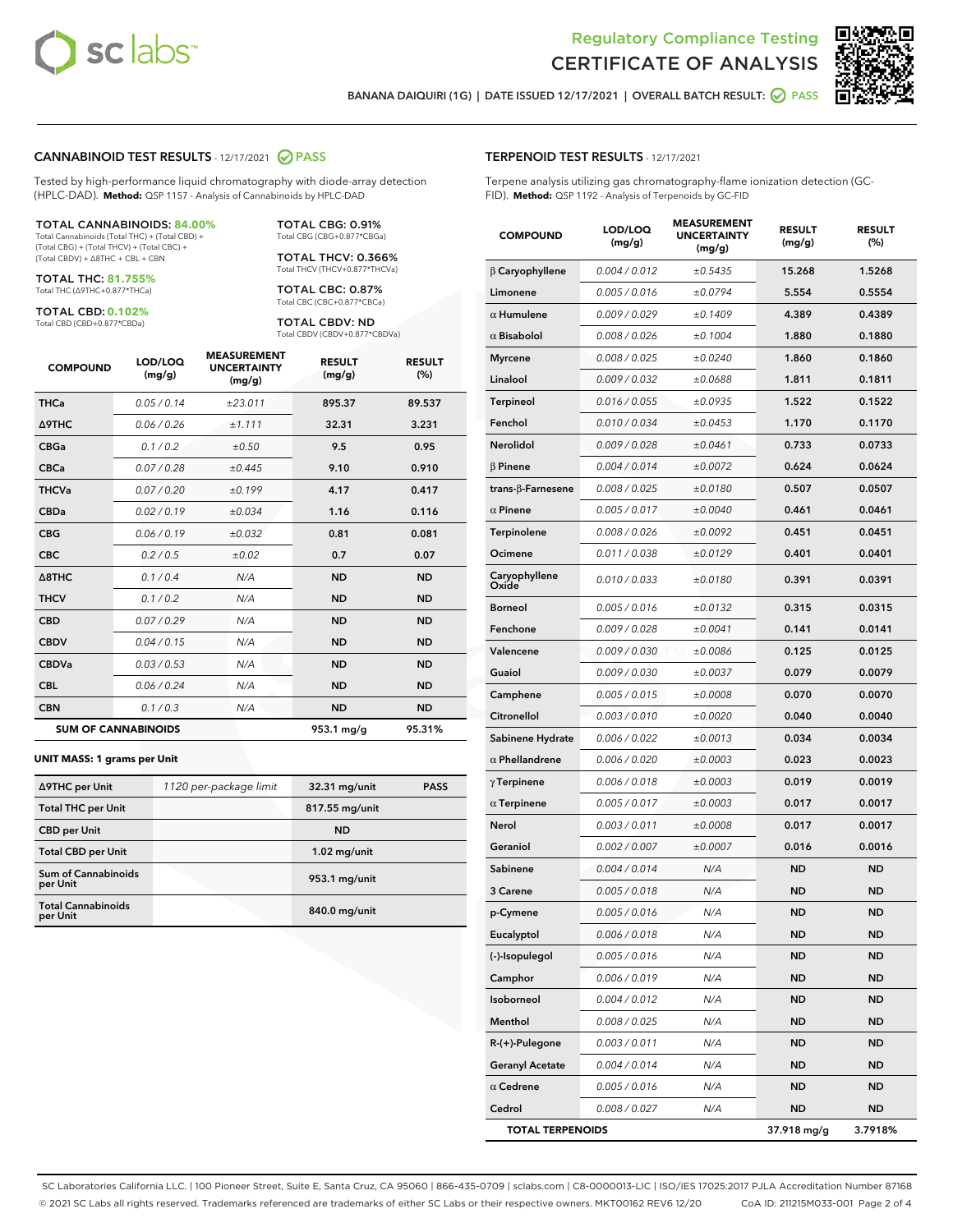



BANANA DAIQUIRI (1G) | DATE ISSUED 12/17/2021 | OVERALL BATCH RESULT: @ PASS

# CATEGORY 1 PESTICIDE TEST RESULTS - 12/17/2021 2 PASS

Pesticide and plant growth regulator analysis utilizing high-performance liquid chromatography-mass spectrometry (HPLC-MS) or gas chromatography-mass spectrometry (GC-MS). \*GC-MS utilized where indicated. **Method:** QSP 1212 - Analysis of Pesticides and Mycotoxins by LC-MS or QSP 1213 - Analysis of Pesticides by GC-MS

| <b>COMPOUND</b>             | LOD/LOQ<br>$(\mu g/g)$ | <b>ACTION</b><br><b>LIMIT</b><br>$(\mu g/g)$ | <b>MEASUREMENT</b><br><b>UNCERTAINTY</b><br>$(\mu g/g)$ | <b>RESULT</b><br>$(\mu g/g)$ | <b>RESULT</b> |
|-----------------------------|------------------------|----------------------------------------------|---------------------------------------------------------|------------------------------|---------------|
| Aldicarb                    | 0.03/0.08              | $\ge$ LOD                                    | N/A                                                     | <b>ND</b>                    | <b>PASS</b>   |
| Carbofuran                  | 0.02/0.05              | $>$ LOD                                      | N/A                                                     | <b>ND</b>                    | <b>PASS</b>   |
| Chlordane*                  | 0.03 / 0.08            | $\ge$ LOD                                    | N/A                                                     | <b>ND</b>                    | <b>PASS</b>   |
| Chlorfenapyr*               | 0.03/0.10              | $\ge$ LOD                                    | N/A                                                     | <b>ND</b>                    | <b>PASS</b>   |
| Chlorpyrifos                | 0.02 / 0.06            | $\ge$ LOD                                    | N/A                                                     | <b>ND</b>                    | <b>PASS</b>   |
| Coumaphos                   | 0.02 / 0.07            | $>$ LOD                                      | N/A                                                     | <b>ND</b>                    | <b>PASS</b>   |
| Daminozide                  | 0.02/0.07              | $>$ LOD                                      | N/A                                                     | <b>ND</b>                    | <b>PASS</b>   |
| <b>DDVP</b><br>(Dichlorvos) | 0.03/0.09              | $\ge$ LOD                                    | N/A                                                     | <b>ND</b>                    | <b>PASS</b>   |
| Dimethoate                  | 0.03 / 0.08            | $\ge$ LOD                                    | N/A                                                     | <b>ND</b>                    | <b>PASS</b>   |
| Ethoprop(hos)               | 0.03/0.10              | $>$ LOD                                      | N/A                                                     | <b>ND</b>                    | <b>PASS</b>   |
| Etofenprox                  | 0.02 / 0.06            | $\ge$ LOD                                    | N/A                                                     | <b>ND</b>                    | <b>PASS</b>   |
| Fenoxycarb                  | 0.03/0.08              | $\ge$ LOD                                    | N/A                                                     | <b>ND</b>                    | <b>PASS</b>   |
| Fipronil                    | 0.03/0.08              | $\ge$ LOD                                    | N/A                                                     | <b>ND</b>                    | <b>PASS</b>   |
| Imazalil                    | 0.02 / 0.06            | $\ge$ LOD                                    | N/A                                                     | <b>ND</b>                    | <b>PASS</b>   |
| <b>Methiocarb</b>           | 0.02 / 0.07            | $\ge$ LOD                                    | N/A                                                     | <b>ND</b>                    | <b>PASS</b>   |
| Methyl<br>parathion         | 0.03/0.10              | $\ge$ LOD                                    | N/A                                                     | <b>ND</b>                    | <b>PASS</b>   |
| <b>Mevinphos</b>            | 0.03/0.09              | $>$ LOD                                      | N/A                                                     | <b>ND</b>                    | <b>PASS</b>   |
| Paclobutrazol               | 0.02 / 0.05            | $\ge$ LOD                                    | N/A                                                     | <b>ND</b>                    | <b>PASS</b>   |
| Propoxur                    | 0.03/0.09              | $\ge$ LOD                                    | N/A                                                     | <b>ND</b>                    | <b>PASS</b>   |
| Spiroxamine                 | 0.03/0.08              | $\ge$ LOD                                    | N/A                                                     | <b>ND</b>                    | <b>PASS</b>   |
| Thiacloprid                 | 0.03/0.10              | $\ge$ LOD                                    | N/A                                                     | <b>ND</b>                    | <b>PASS</b>   |

# CATEGORY 2 PESTICIDE TEST RESULTS - 12/17/2021 @ PASS

| <b>COMPOUND</b>          | LOD/LOO<br>$(\mu g/g)$ | <b>ACTION</b><br>LIMIT<br>$(\mu g/g)$ | <b>MEASUREMENT</b><br><b>UNCERTAINTY</b><br>$(\mu g/g)$ | <b>RESULT</b><br>$(\mu g/g)$ | <b>RESULT</b> |  |
|--------------------------|------------------------|---------------------------------------|---------------------------------------------------------|------------------------------|---------------|--|
| Abamectin                | 0.03/0.10              | 0.1                                   | N/A                                                     | <b>ND</b>                    | <b>PASS</b>   |  |
| Acephate                 | 0.02/0.07              | 0.1                                   | N/A                                                     | <b>ND</b>                    | <b>PASS</b>   |  |
| Acequinocyl              | 0.02/0.07              | 0.1                                   | N/A                                                     | <b>ND</b>                    | <b>PASS</b>   |  |
| Acetamiprid              | 0.02 / 0.05            | 0.1                                   | N/A                                                     | <b>ND</b>                    | <b>PASS</b>   |  |
| Azoxystrobin             | 0.02/0.07              | 0.1                                   | N/A                                                     | <b>ND</b>                    | <b>PASS</b>   |  |
| <b>Bifenazate</b>        | 0.01 / 0.04            | 0.1                                   | N/A                                                     | <b>ND</b>                    | <b>PASS</b>   |  |
| <b>Bifenthrin</b>        | 0.02 / 0.05            | 3                                     | N/A                                                     | <b>ND</b>                    | <b>PASS</b>   |  |
| <b>Boscalid</b>          | 0.03/0.09              | 0.1                                   | N/A                                                     | <b>ND</b>                    | <b>PASS</b>   |  |
| Captan                   | 0.19/0.57              | 0.7                                   | N/A                                                     | <b>ND</b>                    | <b>PASS</b>   |  |
| Carbaryl                 | 0.02/0.06              | 0.5                                   | N/A                                                     | <b>ND</b>                    | <b>PASS</b>   |  |
| Chlorantranilip-<br>role | 0.04/0.12              | 10                                    | N/A                                                     | <b>ND</b>                    | <b>PASS</b>   |  |
| Clofentezine             | 0.03/0.09              | 0.1                                   | N/A                                                     | <b>ND</b>                    | <b>PASS</b>   |  |

| <b>CATEGORY 2 PESTICIDE TEST RESULTS</b> - 12/17/2021 continued |  |  |  |  |  |
|-----------------------------------------------------------------|--|--|--|--|--|
|-----------------------------------------------------------------|--|--|--|--|--|

| <b>COMPOUND</b>               | LOD/LOQ<br>(µg/g) | <b>ACTION</b><br>LIMIT<br>$(\mu g/g)$ | <b>MEASUREMENT</b><br><b>UNCERTAINTY</b><br>$(\mu g/g)$ | <b>RESULT</b><br>(µg/g) | <b>RESULT</b> |
|-------------------------------|-------------------|---------------------------------------|---------------------------------------------------------|-------------------------|---------------|
| Cyfluthrin                    | 0.12 / 0.38       | 2                                     | N/A                                                     | <b>ND</b>               | <b>PASS</b>   |
| Cypermethrin                  | 0.11 / 0.32       | 1                                     | N/A                                                     | <b>ND</b>               | <b>PASS</b>   |
| Diazinon                      | 0.02 / 0.05       | 0.1                                   | N/A                                                     | ND                      | PASS          |
| Dimethomorph                  | 0.03 / 0.09       | $\overline{c}$                        | N/A                                                     | <b>ND</b>               | <b>PASS</b>   |
| Etoxazole                     | 0.02 / 0.06       | 0.1                                   | N/A                                                     | ND                      | <b>PASS</b>   |
| Fenhexamid                    | 0.03 / 0.09       | 0.1                                   | N/A                                                     | ND                      | <b>PASS</b>   |
| Fenpyroximate                 | 0.02 / 0.06       | 0.1                                   | N/A                                                     | <b>ND</b>               | <b>PASS</b>   |
| Flonicamid                    | 0.03 / 0.10       | 0.1                                   | N/A                                                     | <b>ND</b>               | <b>PASS</b>   |
| Fludioxonil                   | 0.03 / 0.10       | 0.1                                   | N/A                                                     | <b>ND</b>               | <b>PASS</b>   |
| Hexythiazox                   | 0.02 / 0.07       | 0.1                                   | N/A                                                     | ND                      | <b>PASS</b>   |
| Imidacloprid                  | 0.04 / 0.11       | 5                                     | N/A                                                     | <b>ND</b>               | <b>PASS</b>   |
| Kresoxim-methyl               | 0.02 / 0.07       | 0.1                                   | N/A                                                     | ND                      | <b>PASS</b>   |
| Malathion                     | 0.03 / 0.09       | 0.5                                   | N/A                                                     | ND                      | <b>PASS</b>   |
| Metalaxyl                     | 0.02 / 0.07       | $\overline{2}$                        | N/A                                                     | <b>ND</b>               | <b>PASS</b>   |
| Methomyl                      | 0.03 / 0.10       | 1                                     | N/A                                                     | <b>ND</b>               | <b>PASS</b>   |
| Myclobutanil                  | 0.03 / 0.09       | 0.1                                   | N/A                                                     | ND                      | <b>PASS</b>   |
| <b>Naled</b>                  | 0.02 / 0.07       | 0.1                                   | N/A                                                     | ND                      | <b>PASS</b>   |
| Oxamyl                        | 0.04 / 0.11       | 0.5                                   | N/A                                                     | ND                      | <b>PASS</b>   |
| Pentachloronitro-<br>benzene* | 0.03/0.09         | 0.1                                   | N/A                                                     | ND                      | <b>PASS</b>   |
| Permethrin                    | 0.04 / 0.12       | 0.5                                   | N/A                                                     | ND                      | PASS          |
| Phosmet                       | 0.03 / 0.10       | 0.1                                   | N/A                                                     | <b>ND</b>               | <b>PASS</b>   |
| Piperonylbu-<br>toxide        | 0.02 / 0.07       | 3                                     | N/A                                                     | ND                      | <b>PASS</b>   |
| Prallethrin                   | 0.03 / 0.08       | 0.1                                   | N/A                                                     | <b>ND</b>               | <b>PASS</b>   |
| Propiconazole                 | 0.02 / 0.07       | 0.1                                   | N/A                                                     | ND                      | <b>PASS</b>   |
| Pyrethrins                    | 0.04 / 0.12       | 0.5                                   | N/A                                                     | ND                      | <b>PASS</b>   |
| Pyridaben                     | 0.02 / 0.07       | 0.1                                   | N/A                                                     | ND                      | <b>PASS</b>   |
| Spinetoram                    | 0.02 / 0.07       | 0.1                                   | N/A                                                     | ND                      | <b>PASS</b>   |
| Spinosad                      | 0.02 / 0.07       | 0.1                                   | N/A                                                     | ND                      | <b>PASS</b>   |
| Spiromesifen                  | 0.02 / 0.05       | 0.1                                   | N/A                                                     | ND                      | <b>PASS</b>   |
| Spirotetramat                 | 0.02 / 0.06       | 0.1                                   | N/A                                                     | ND                      | <b>PASS</b>   |
| Tebuconazole                  | 0.02 / 0.07       | 0.1                                   | N/A                                                     | ND                      | <b>PASS</b>   |
| Thiamethoxam                  | 0.03 / 0.10       | 5                                     | N/A                                                     | ND                      | <b>PASS</b>   |
| Trifloxystrobin               | 0.03 / 0.08       | 0.1                                   | N/A                                                     | ND                      | <b>PASS</b>   |

SC Laboratories California LLC. | 100 Pioneer Street, Suite E, Santa Cruz, CA 95060 | 866-435-0709 | sclabs.com | C8-0000013-LIC | ISO/IES 17025:2017 PJLA Accreditation Number 87168 © 2021 SC Labs all rights reserved. Trademarks referenced are trademarks of either SC Labs or their respective owners. MKT00162 REV6 12/20 CoA ID: 211215M033-001 Page 3 of 4